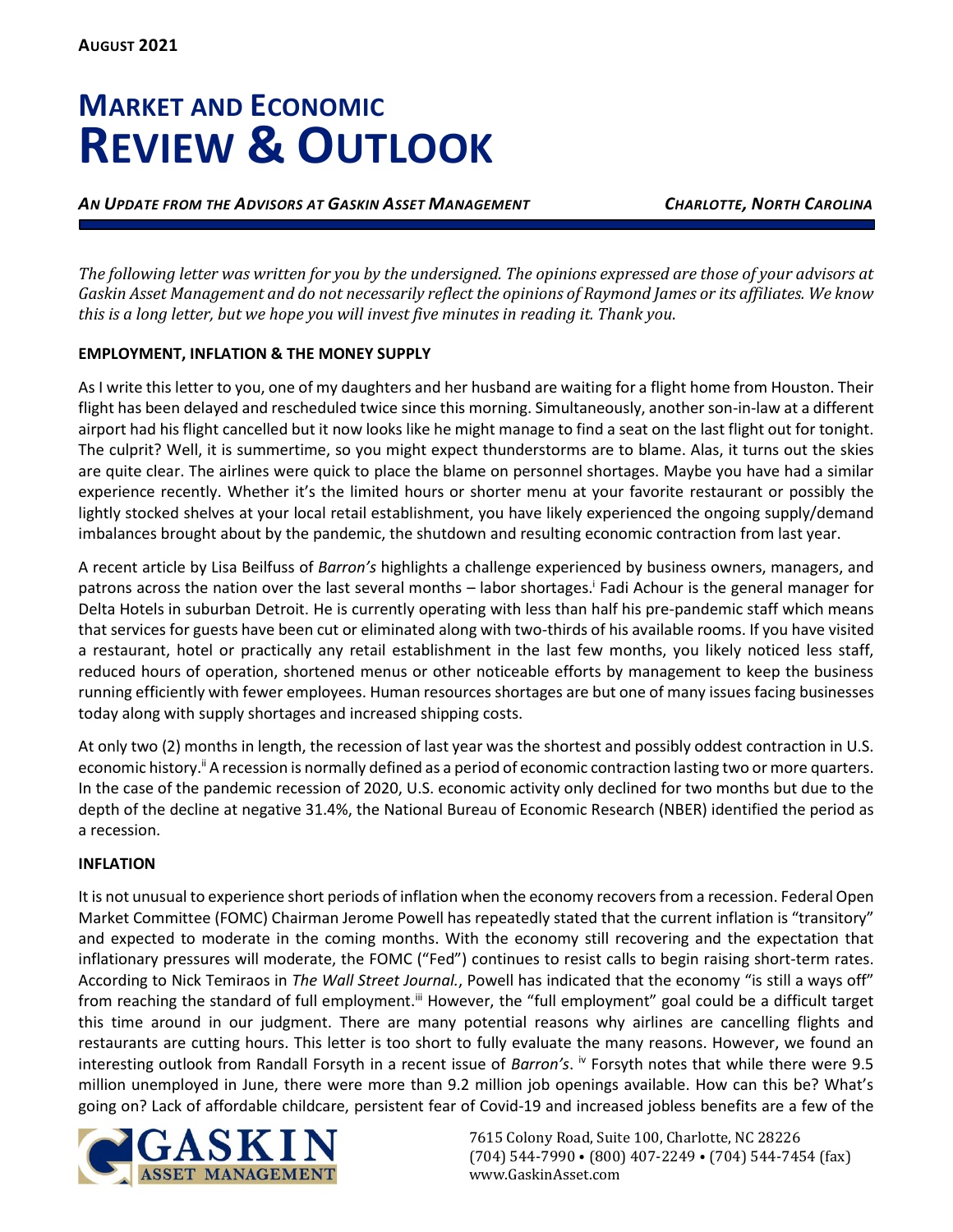reasons given for the disparity. It's also interesting to note that many workers are reconsidering the work-life balance question while others are pushing employers for more flexible schedules and more pay. We like to look at the numbersso here's an interesting figure. Forsyth notes a 15.66% increase in the "reservation wage". Never heard of it? The reservation wage is the minimum paycheck a worker would accept for a new position according to labor economists. An increase of nearly 16% in this wage would seemingly increase inflationary pressures since wages generally do not decline once raised. Employers cannot cut wages in the future as easily or quickly as we might see changes in oil prices, for instance. So, while Powell refers to the inflationary pressures as transitory, wage inflation tends to be more lasting in our judgment.

#### **U.S. MONEY SUPPLY**

Do you remember the last time you were stuck in bumper-to-bumper traffic on the interstate? It seems that I'm always in a hurry or running late when I get stuck in traffic. I usually go through a quick mental evolution from selfish frustration at my delay to concern for the poor souls who may have suffered the accident which resulted in the clogged interstate highway. Sound familiar? Well, you may also remember how you felt after waiting an hour plus for traffic to clear only to see no evidence of a wrecked or stalled vehicle. What happened? Once disrupted, busy interstates and roadways require time to return to normal patterns. Traffic can remain jammed long after the accident or construction has cleared. Not unlike interstate highways, the economic shutdown of last year threw virtually every company into a new "traffic pattern". In fact, many companies are still struggling to adjust to the new pattern while some are attempting to return to the old pattern while encountering new difficulties such as the Covid-19 Delta variant. As stated earlier, it is the Fed chairman's opinion that most of the inflationary pressures impacting the economy are related to supply issues and will be self-correcting once we have recovered from the pandemic.

We remain hopeful that Chairman Powell is correct, and inflation slows and returns to the long-term 2% FOMC goal in the coming months as the economy returns to "normal". However, we have one concern that remains beyond the recovery – the U.S. money supply. Money supply is measured in terms of M1 and M2. M1 is limited to cash and checking accounts. While M2 includes M1 (cash & checking accounts) plus savings deposits, money market securities, and other time deposits.<sup>v</sup> Put simply, M2 is the money that is either in the hands of individuals or readily accessible. This is money that can be easily spent on good and services, if desired. Therefore, monitoring the money supply (M2) is vitally important when considering inflation risks. After all, money supply represents available money to purchase limited goods and services. So, if the supply of used cars that are available is restricted, for instance, but the supply of money to purchase those cars has increased, the price of available cars will naturally rise as more dollars chase after limited used cars. This applies to all goods and services and represents inflation.

We decided to do a little study of M2 going back to 1980 when inflation and interest rates were much higher than

they are today. This information is available through the Federal Reserve Economic Data (FRED) website.<sup>vi</sup> We found that M2 has increased each calendar year since 1980 by an average of approximately 6.1%. During that same timeframe, the Consumer Price Inflation (CPI) rate (inflation) has increased annually by a rate of 2.91%. $\mathrm{W}$ There were five (5) years during that timeframe wherein M2 increased by about 10% on an annualized basis. In most cases it was in response to economic contractions. Remember, however, that the Covid-19 contraction, while deep, only lasted two (2) months. So, how did the Fed respond? It stimulated the economy by increasing the money supply by nearly 32% since the beginning of the



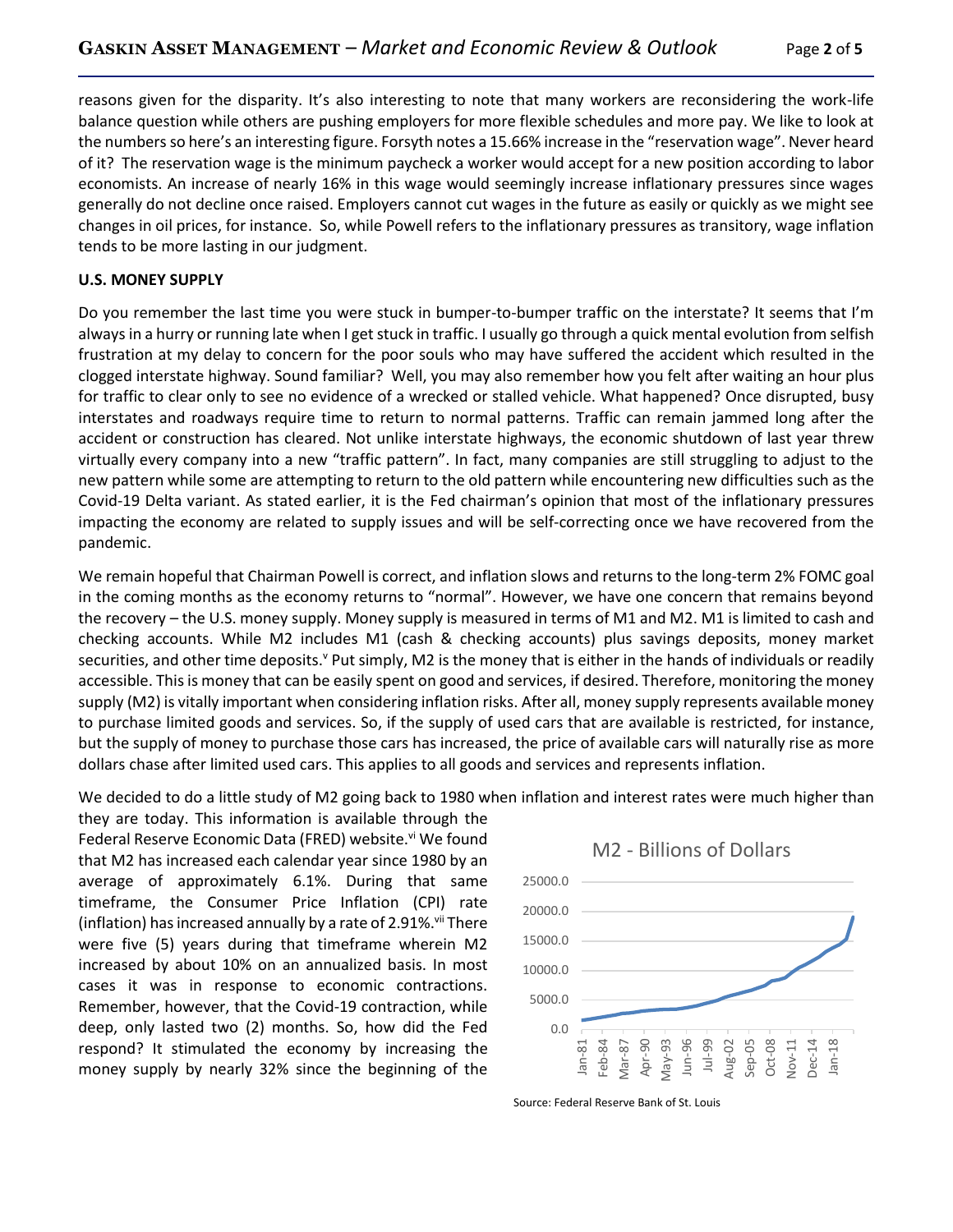Covid-19 pandemic. We have not seen an increase in the money supply at this rate since WWII.

With such a dramatic increase in the money supply over the last year, we believe it is likely that inflation will not be transitory but lasting. We believe this is reason for concern but not yet alarm at this point. We believe it is likely that inflation will need to increase at a higher rate than we have seen in recent years for the M2 money supply to reach equilibrium in the U.S. economy. However, there are moderating factors such as increased supplies of goods and services as supply imbalance gaps close which should have a dampening effect on inflation pressures. As stated earlier, this is the Fed's current position.

#### **INTEREST RATES**

If you have recently visited your local bank branch to refinance a mortgage or to make a deposit, you may have noticed that inflation has not yet reached the finance markets. Rates on both the credit and debit sides of the ledger remain near their historical lows. I recently spoke with an old friend in the mortgage business. He's been working 14-hour days seven days a week and personally closed 57 mortgages just last month. We believe the inevitable increase in interest rates driven by increasing inflation will likely allow my friend to spend the weekends with his family while simultaneously making depositors happy to see increased earnings on their deposits. Bond holders, however, might be a little less enthusiastic as rates rise.

In his February letter to shareholders of Berkshire Hathaway Inc., Warren Buffet commented on interest rates and specifically the 10-year U.S. Treasury bond which had fallen 94% from its high of 15.8% in September of 1981 to 0.93% at yearend 2020.<sup>viii</sup> As of this writing, it hovers around 1.23%<sup>ix</sup>. While not known as a fan of fixed-income (bond) investing, Buffet commented that "Fixed-income investors worldwide – whether in pension funds, insurance companies or retirees – face a bleak future." Bleak may be a bit harsh in describing all bond investments for the foreseeable future in our judgement. However, we believe bond yields and prices which respond to inflationary pressures could be impacted in ways we have not seen for quite some time. As noted in the chart below, bond yields have been in a general decline since Ronald Reagan was President of the United States and China ranked 8<sup>th</sup> in global Gross Domestic Product (GDP)<sup>x</sup>. The U.S. still holds first place, but China is now a close second. The global economy has changed. As evidence of current inflationary trends, the U.S. consumer-price index rose 5.4% in June from a year ago which was the highest growth rate since 2008 with the prices of cars and trucks rising 10.5%.<sup>xi</sup> Of course, some of this rise in prices is due to the severe contraction of one year ago. According to Gynn Guiford of *The Wall Street Journal.*, much but not all the increase in vehicle prices can be explained by semiconductor chip shortages.<sup>xii</sup>



Relationship Between Bond Prices and Yields\* When Yields Increase, Bond Prices Decrease

Past performance is no guarantee of future results. This is for illustrative purposes only and not indicative of any investment. An investment cannot be made directly in an index. ©Morningstar 2021 and Precision Information, dba Financial Fitness Group 2021. All Rights Reserved.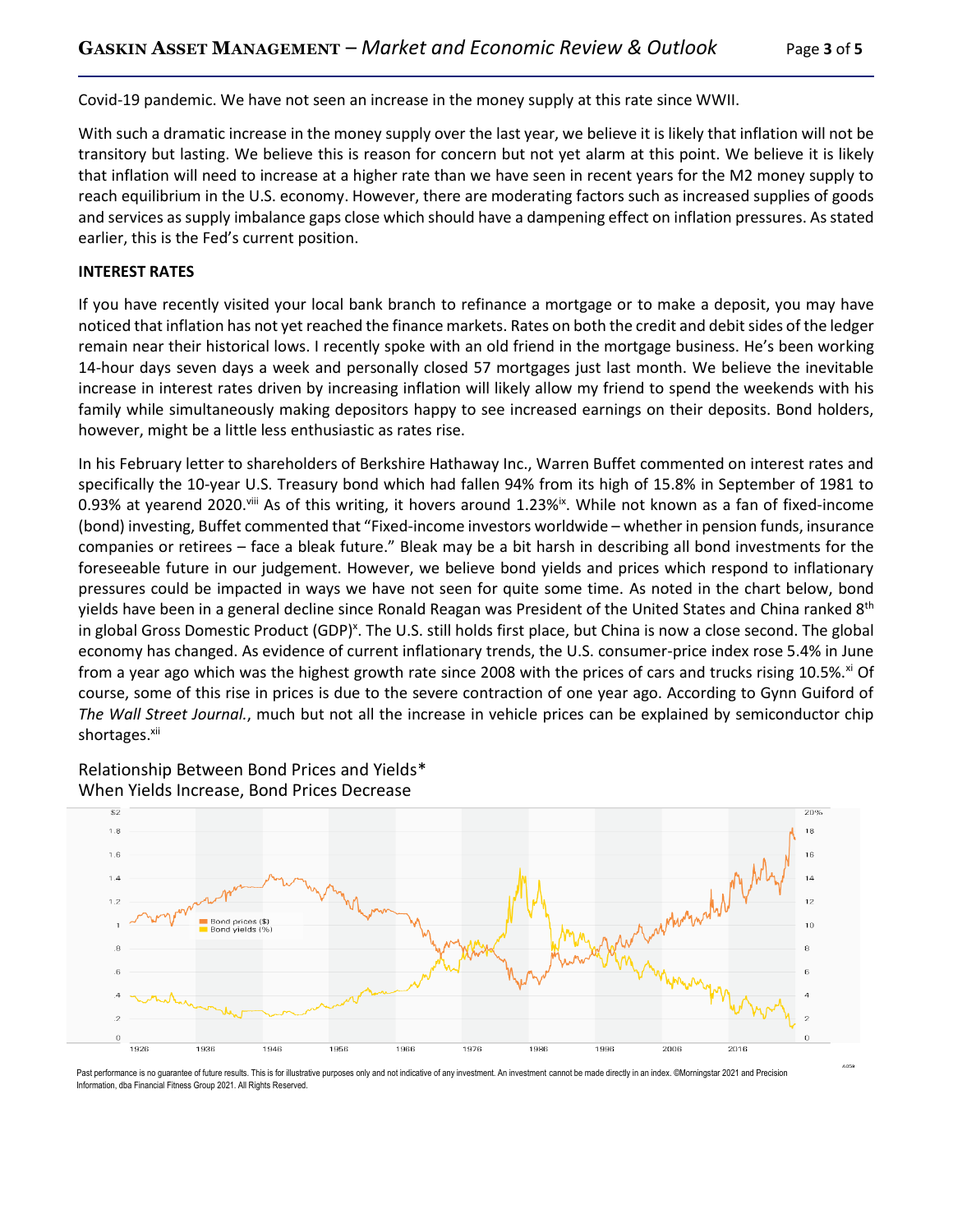## **INVESTMENT MARKETS**

We have established why we believe inflation to be an important concern for investors going forward. However, the solution to inflation concerns is not to simply "get out of the market" and "head for the hills". After all, inflation represents a weakening of the purchasing power of a dollar in the future. If we believe dollars will hold less purchasing power in the months and years to come, then earning more investment return with those dollars becomes an even greater necessity in our judgment. And while the bond market has provided a nice buffer to equity investments for the last 20+ years, we believe bond returns may prove even more difficult to achieve as Buffet noted in his annual letter. So, herein lies the rub.

Stock valuations can be driven temporarily by hype, fear, greed, and everything in-between. We've seen all those factors impacting individual stocks and the market over the last year. Ultimately, however, stock prices are sustained long-term by corporate earnings. According to Karen Langley of *The Wall Street Journal*., analysts are now projecting that "earnings from companies in the S&P 500\*\* grew 90% in the second quarter from a year earlier".xiii Earnings look quite strong when compared to last year. However, at an average price-to-earnings ratio (P/E) of 21 when compared to a five-year average of 18.5, stocks may be getting expensive. So, this too is a concern.

## **BOTTOM LINE**

Stocks are getting expensive. Bonds are past due for a correction. Cash is paying almost nothing. What are we to do? Tread carefully. Stay short-term with bond holdings. Stick with the stock investment basics while also seeking unique opportunities. We believe that the intrinsic value of underlying securities should always be in the forefront of investment decisions. Bull markets, however, tend to reward the good along with the not-so-good stocks while corrections have the healthy effect of separating the wheat from the chaff. We do not know when the next correction will come so we remain confident and disciplined in our strategies for stocks, bonds, and cash.

Allow me to close with another reflection from Warren Buffet's comments in his annual letter to shareholders. He struck an upbeat tone with virtually no mention of the pandemic which defined 2020 and continues to influence virtually every financial and social issue today. With his unique perspective from 90 years of life and 56 years at the helm of Berkshire Hathaway, Buffet chose to acknowledge the challenges which face the United States while highlighting the opportunities. Buffet stated, "In its brief 232 years of existence, however, there has been no incubator for unleashing human potential like America … We retain our constitutional aspiration of becoming 'a more perfect union.' Progress on that front has been slow, uneven and often discouraging. We have, however, moved forward and will continue to do so. Our unwavering conclusion: *Never* bet against America."xiv While not unique to him, Buffet's view is likely shared by many, if not most, Americans and so many others who sometimes risk life and limb to seek refuge and opportunity here.

We remain hopeful that the pandemic will recede in the coming months. We wish you continued safety and good health in the days to come. Thank you for your continued faith and confidence.

Robert J. Gaskin, CIMA® Managing Principal Senior Financial Advisor, RJFS

Gaskin Asset Management is not a registered broker/dealer, and is independent of Raymond James Financial Services. Securities are offered through Raymond James Financial Services, Inc. Member FINRA/SIPC. Investment Advisory Services are offered through Raymond James Financial Services Advisors, Inc.

The views and opinions expressed by the author are those of Gaskin Asset Management and do not necessarily reflect the opinion of Raymond James Corporation or its affiliates. All opinions are as of this date and are subject to change without notice. Raymond James is not affiliated with Bespoke Investment Group.